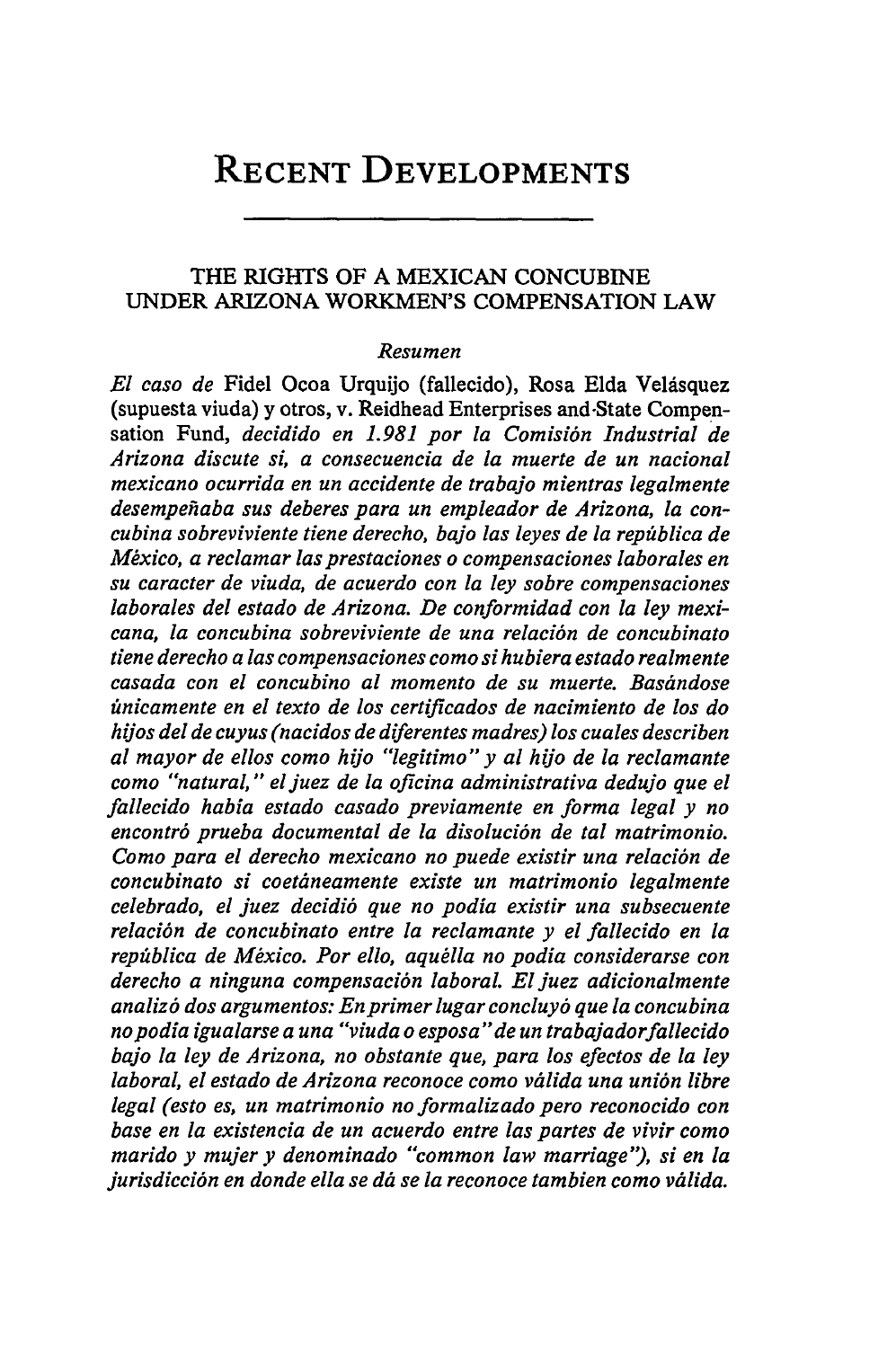*En segundo lugar determin6 que considerar tal concubinato como vidlido atentaria contra laspoliticas generales del estado de Arizona porque 6l carece de la estabilidad tanto del martimonio como de la uni6n libre legal o "common law marriage" y debido a que en el derecho mexicano una relaci6n de concubinato puede terminarse a* voluntad de cualquiera de las partes. Como el caso no fue apelado más allá del nivel del fallo del juez administrativo, este tipo de *situaciones permanecen sin respuesta definitiva en el derecho del estado de Arizona.*

#### *Abstract*

*The case of* Fidel Ochoa Urquijo (deceased), Rosa Elda Velasquez (alleged widow) et al. v. Reidhead Enterprises and State Compensation Fund, *decided by the Industrial Commission of Arizona in 1981*, *considers whether a woman, recognized as a surviving concubine under the laws of the Republic of Mexico, is entitled to widow's benefits under the Workmen's Compensation Act of the State of Arizona (the Arizona Act) upon the death of her Mexican national "husband, " when that death arose out of and in the course of his legal employment with an Arizona employer. Under Mexican law, a surviving concubine of an existing concubinage is entitled to receive the same survival benefits as a woman legally married to the deceased at the, time of death. Based solely upon the wording of the birth certificates of the deceased's two children (born of different mothers) which described the eldest as "legitimate "and the claimant's child as "natural,* **"** *the administrative law judge ruled that the deceased was presumed to be married to the mother of the eldest child andfound no documentary proof of the dissolution of this marriage. Since by Mexican law a state of concubinacy cannot arise* if *there is a prior existing marriage, the judge ruled that there was no subsequent, valid concubinage between the claimant and the deceased in the Republic of Mexico; the claimant was, therefore, entitled to no benefits. The judge considered two further arguments in the case. First, he concluded that a Mexican concubine could not be equated with a "widow, spouse or* wife" *of a deceased employee under the Arizona Act, even though a common-law marriage, valid in the jurisdiction where consummated, is recognized as valid in Arizona for the purposes of the Arizona Act. Secondly, it was determined that a valid concubinage offends the public policy of the State of Arizona, primarily because it lacks the stability of both a ceremonial marriage and a recognized common-law marriage since, underMexican law, a concubinage is terminable at the will of either of the parties. Because this case was not appealed beyond the level of the administrative law*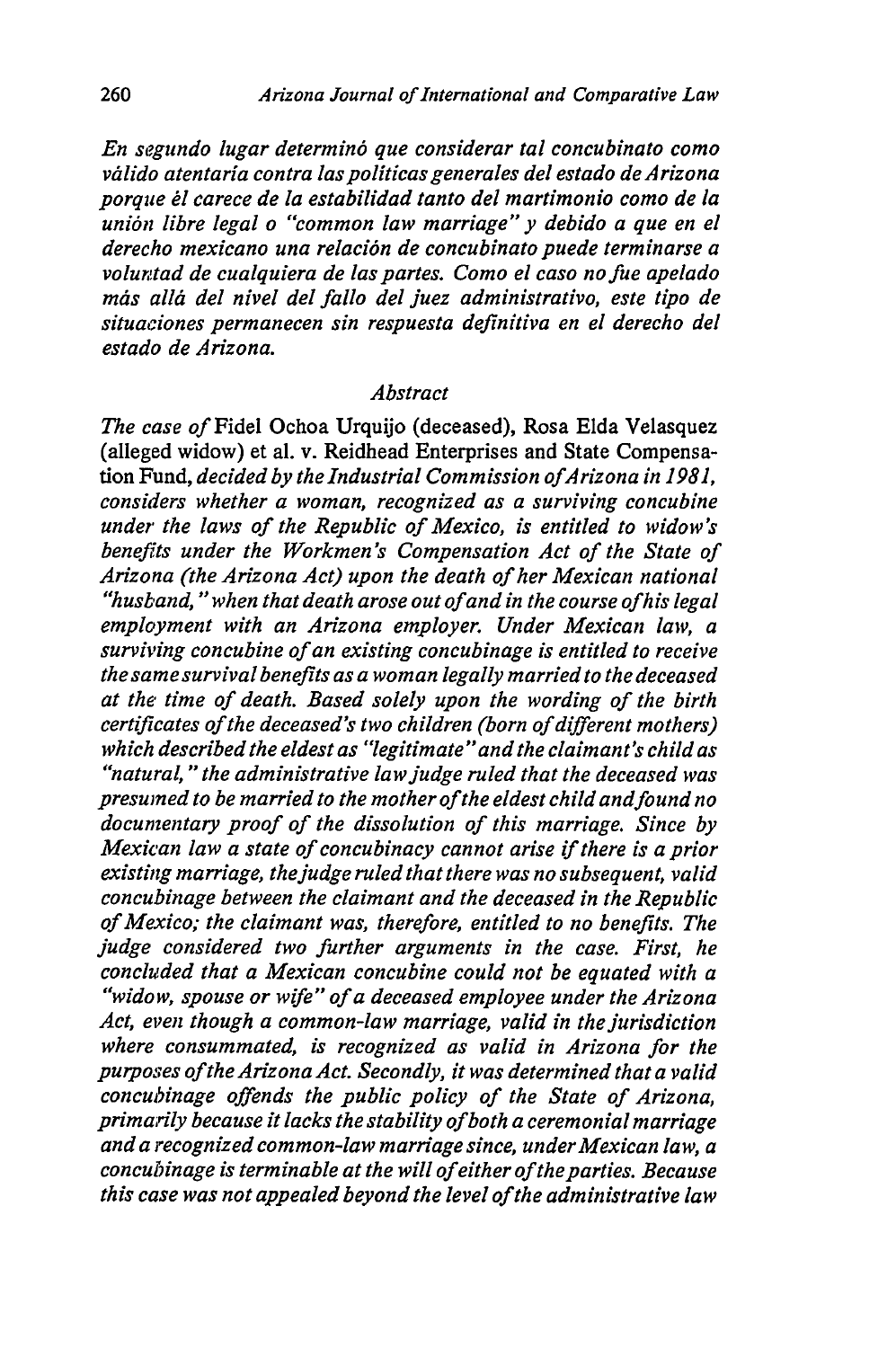*judge, these issues are both unresolved and unreported in the State of Arizona.*

The recent case of *Fidel Ochoa Urquijo (deceased), Rosa Elda Velasquez (alleged widow) et al. v. Reidhead Enterprises and State Compensation Fund' (Fidel Ochoa Urquijo),* brought before the Industrial Commission of Arizona, presents a unique problem. The issue is whether a woman, recognized as a surviving concubine under the laws of the Republic of Mexico, is entitled to widow's benefits under the Workmen's Compensation Act of the State of Arizona (the Arizona Act) upon the death of her Mexican national "husband," when that death arose out of and in the course of his legal employment with an Arizona employer.

The purpose of this article is to promote discussion rather than to offer an answer because, unfortunately, the problem is both unresolved and unreported.<sup>2</sup>

Equally unfortunate is that the writer of this article has been unable to find, in a less than exhaustive research, any Arizona or other reported American case dealing with this topic.<sup>3</sup> This is somewhat startling because it would seem that the situation presented should not be unusual in the field of workmen's compensation considering the number of Mexican nationals who are legally employed in the United States. <sup>4</sup>

The facts of this case are rather simple. The deceased, Fidel **0.** Urquijo, was employed in the logging industry in the State of Arizona

**<sup>1.</sup>** Fidel Ochoa Urquijo v. Reidhead Enterprises and State Compensation Fund, Industrial Commission of Arizona (I.C.A.) Claim No. 999-03-2354, State Compensation Fund **(S.C.F.)** Carrier No. **79-15478** (May **29, 1981).**

<sup>2.</sup> It was fully expected that the losing party would take recourse to the appellate process. However, no appeal was filed, and the decision of the Industrial Commission Administrative Law Judge was allowed to become final. Such decisions are not reported, and, therefore, the information is available only in the Industrial Commission claim file in Phoenix, Arizona.

**<sup>3.</sup>** Eds. note: Upon subsequent research **by** this editorial staff, no reported cases were found dealing with Mexican concubinage as it applies to workmen's compensation in the United States. In *Henderson v. Travelers Insurance Co.,* 354 So. **2d 1031** (La. **1978),** the Supreme Court of Louisiana held that a dependent concubine of a workman fatally injured at work may recover workmen's compensation benefits on the basis that she is a dependent member of his family and her recovery will not infringe upon any share of compensation benefits to which statutorily entitled claimants (wife, child, parent) are preferentially entitled. However, the claimant in this case was a "concubine" under definition of Louisiana law, which does not recognize the status of a "common-law wife."

<sup>4.</sup> Illegal aliens are not considered for the purpose of this article, although that subject would also make an interesting topic in the area of workmen's compensation law.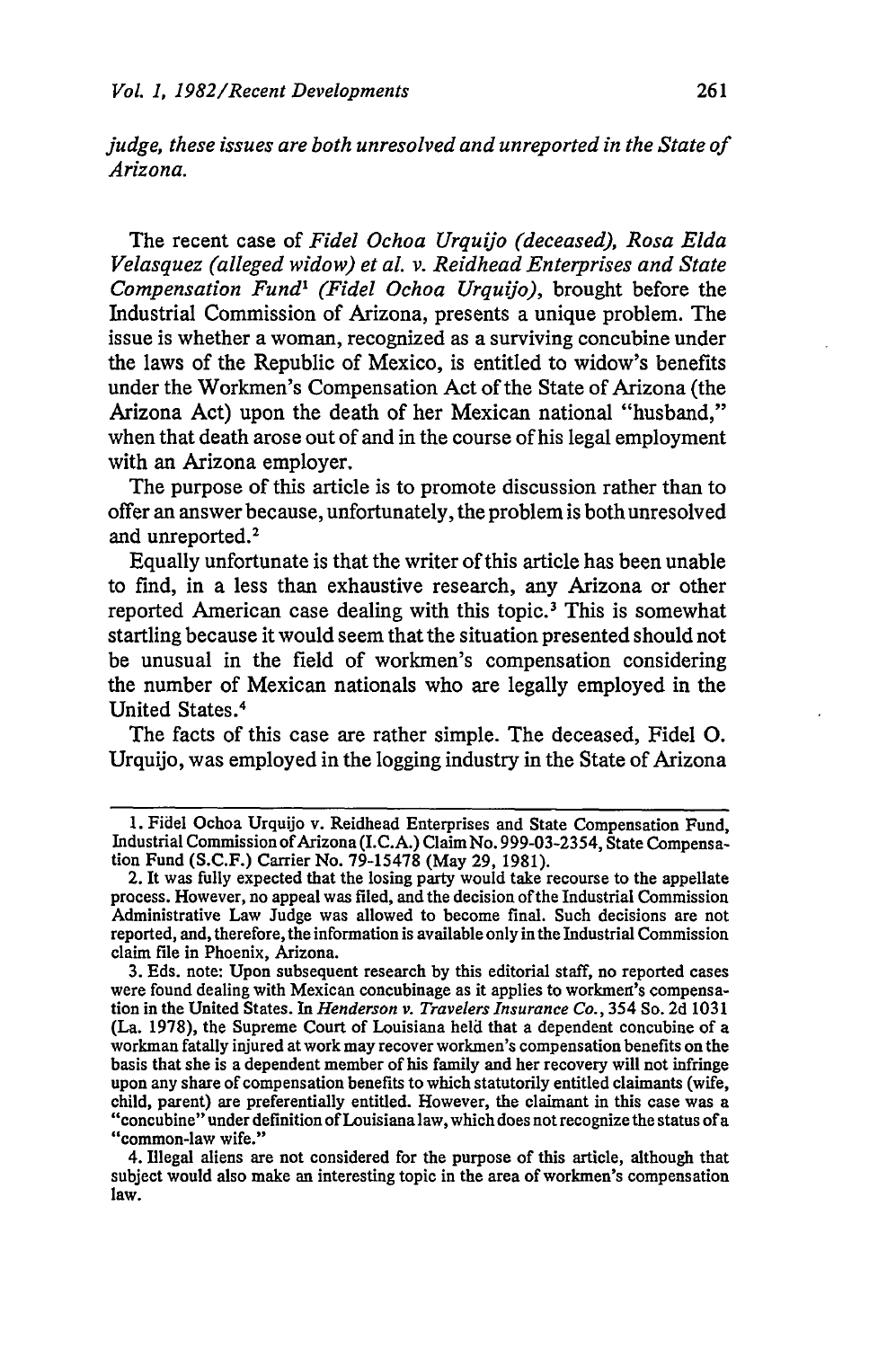at the time he and several other employees were killed when a truck in which they were riding on the job went out of control and crashed. The first claim for benefits was made by the deceased's mother but was later withdrawn, and, in its place, a claim was made by Rosa Velasquez on the grounds that she was entitled to "widow's benefits" as a legal concubine of Fidel under Mexican law. She also made a claim for benefits on behalf of her daughter, Claudia Irasema Ochoa Velasquez. Another claim was presented by one Antonia Estrada on behalf of her daughter, Minerva Aide Ochoa Estrada. Antonia Estrada alleged that she was the Jegal concubine of the deceased at the time the child, Minerva, was born, although Antonia did not make a claim on behalf of herself as an alleged widow. Based upon valid documentary proof from the Republic of Mexico that both children, Claudia and Minerva, were fathered by the deceased, the State Compensation Fund (the insurer) stipulated that the children were entitled to survivors' benefits under the Axizona Act.' But the insurer denied the alleged widow's claim by Rosa.

The matter eventually went to hearing before Honorable William E. Smith, Administrative Law Judge of the Arizona Industrial Commission, based upon pleadings and documents contained in the Industrial Commission claim file and the testimony of two witnesses, both expert in Mexican law, Roberto Ramirez, Mexican Consul in Phoenix, Arizona, and Boris Kozolchyk, Professor of Law at the University of Arizona. The three major issues for the consideration of the judge were:

- (a) Was there a valid concubinage between Rosa and the deceased under Mexican law?
- (b) If there was a valid concubinage, would the applicant be entitled to workmen's compensation widow's benefits under the wording of the pertinent Arizona statute, A.R.S. § 23-1046?
- (c) Assuming the answers to the foregoing were both yes, do the principles of a valid concubinacy, as the equivalent of a valid marriage, offend the public policy of the State of Arizona?

## *No Valid Concubinage Under Mexican Law*

This aspect of the case, merely of passing interest to the main thrust of this article, has an independent interest related to the use of

<sup>5.</sup> Other than for the purposes of trial strategy, this stipulation was unnecessary because Arizona Revised Statutes (A.R.S.) § 23-1064(3) conclusively presumes that a natural or adopted child under the age of eighteen is totally dependent for support upon the deceased employee. However, at this point it must be emphasized that this use of the word "natural child" is to be distinguished from the same term in the Mexican law, which will be discussed later in this article.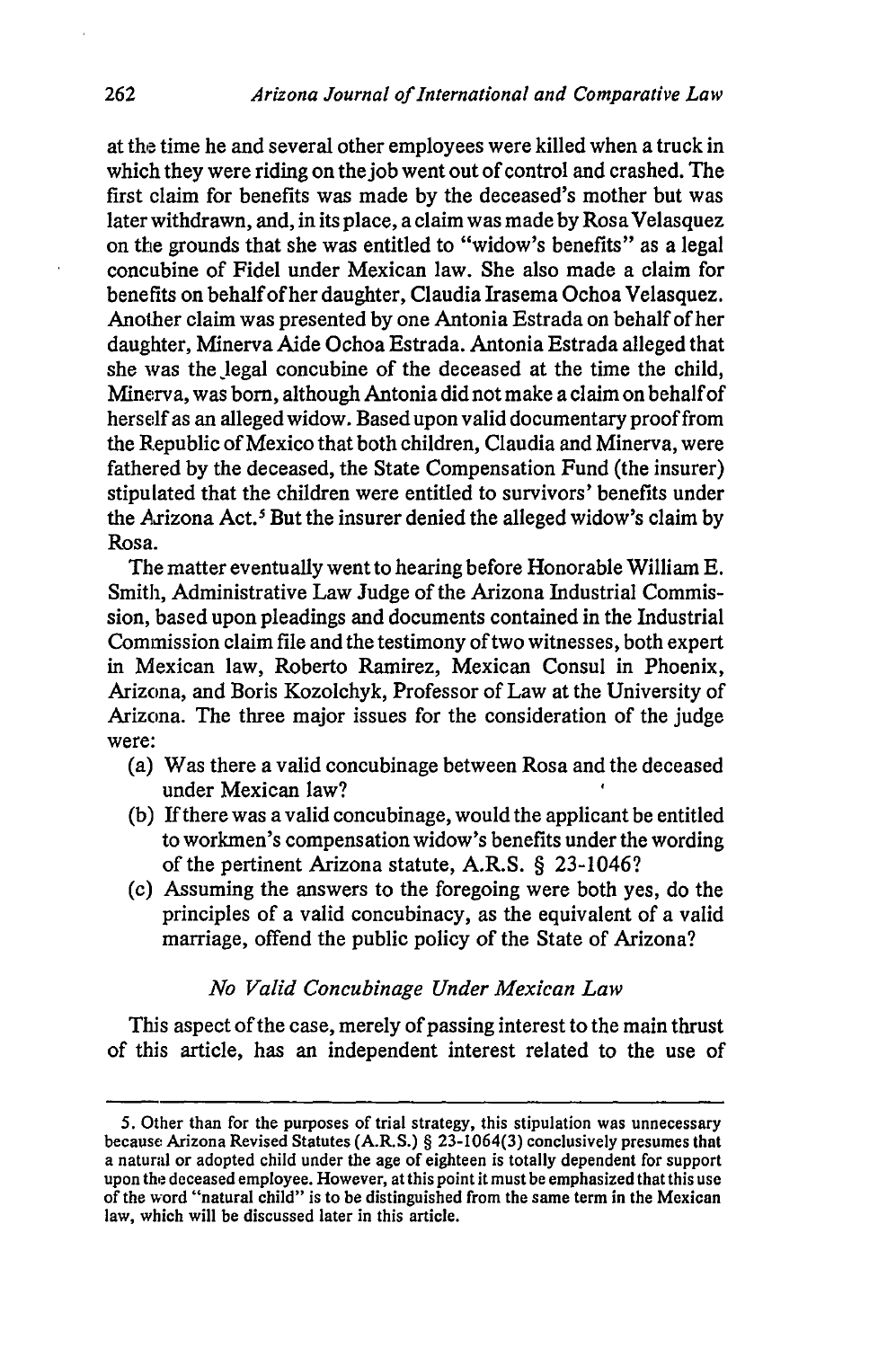documentary evidence from the Republic of Mexico and the laws of interpreting such documents to establish a presumptive marriage in Mexico without the use of a Certificate of Marriage.

Both expert witnesses testified that, pursuant to Mexican law, a concubinacy relationship must be established by the cohabitation of a man and woman as a "free union" for a period of five years, or a lesser period if a child is born of the union. From affidavits of witnesses submitted into evidence, it was established that the legally required "time period" was met in the present case to establish a concubinacy relationship. In an existing concubinage, the surviving person is entitled, by Mexican law, to receive the same survival benefits as though that person had been the legally married spouse ofthe deceased at the time of death. According to the expert witnesses' testimony, the purpose of the law is to provide against the de facto spouse being left without a means of support.

It was the contention of the insurer that there was no concubinage because the deceased had been previously married and there was no evidence that the marriage had been dissolved under the laws of Mexico. It is axiomatic in the Republic of Mexico that there can be no concubinage, entitling a concubine to legal rights, if there is an existing marriage.<sup>6</sup>

The State Compensation Fund argued that there was sufficient evidence to show the existence of a prior marriage despite the absence of a marriage certificate. This contention was based solely on the wording of the two birth certificates that were introduced by the claimants to establish the paternity of the children of the deceased. The birth certificate relating to the child, Minerva, daughter of Antonia, indicated that Antonia was domiciled at the time with her "husband" and described the child, Minerva, as the "legitimate" child of that relationship; whereas the birth certificate for Claudia, the child of the alleged widow and claimant Rosa, was described in the birth certificate as the "natural" child of that relationship. Both of the experts in the law of Mexico defined the term "legitimate child" as meaning a child born of a valid, formalized Mexican marriage and that the designation "natural child" refers to a child born of a concubinacy or less. Furthermore, Mr. Ramirez testified that Mexican law requires that formal, solemnized marriage certificates or documentation be furnished at the time a birth certificate is prepared by the Civil Registry to

**<sup>6.</sup> CODIGO CIVIL DEL ESTADO DE CHIHUAHUA: LEYES** Y **CODIGOS DE MEXICO** 285 (Editorial Porrua **1978).** *See also* **THE CIVIL CODE FOR THE FEDERAL DISTRICT AND TERRITORIES OF** MEXICO [CIVIL **CODE] 327 (0.** Schoenrich & **C.M.** Sandoval trans. 1950) (model for the Chihuahua Code). Eds. note: For amore recent edition, see **THE MEXICAN** CIVIL **CODE** (M.W. Gordon trans. **1980).**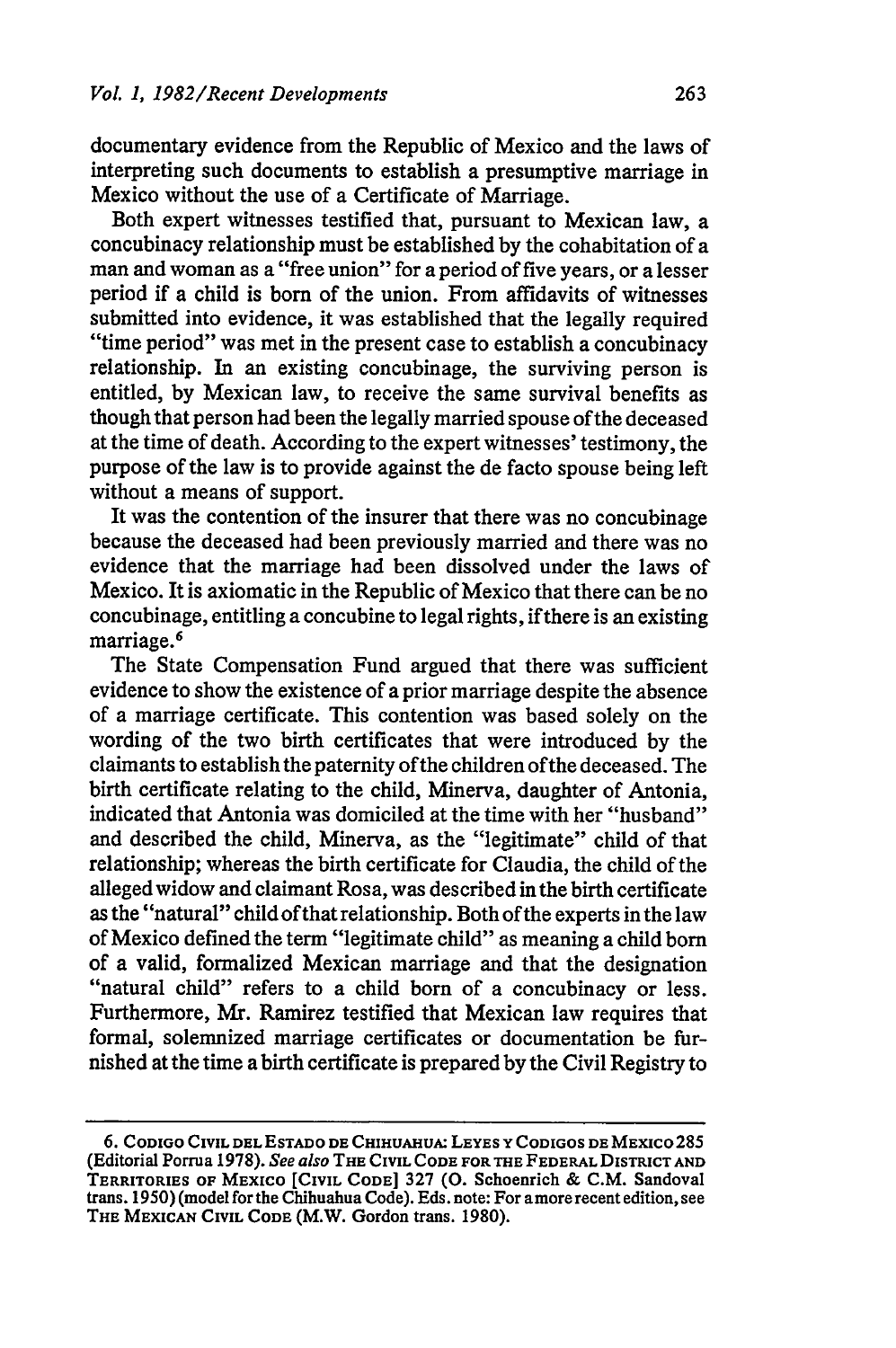enable a child to be designated as a "legitimate" child of a marital relationship. To rebut this point, the claimant relied upon the affidavits of three witnesses who lived in the deceased's home town of Ciudad Madera, State of Chihuahua, which stated that the deceased had never at any time been married and that the child, Claudia, was the child of the relationship between the deceased and Rosa. These affidavits also indicated that Rosa and the deceased resided together for about four years, which would have established a valid concubinacy under the laws of Mexico pursuant to article 1635 of the 1928 Civil Code.<sup>7</sup>

The claimant also filed a written, but unverified, letter from Antonia which disclaimed that she had ever been married to the deceased, Fidel, or to anyone else.<sup>8</sup>

The defense presented the averment of the mother of the deceased in her original claim for benefits which stated that her son had never been married and had no children at all. This was to cast doubt on the knowledge or veracity of the affiants, but the course of the hearing determined that this was not necessary.

The fact that was decisive on this issue, however, was the immutable character of the assertion of the birth certificates that the first child, Minerva, was the "legitimate" child of a valid, ceremonial marriage whereas the second child, Claudia, was the "natural" offspring of a lesser relationship. That, taken together with the fact that there was no documentary proof of the dissolution of the presumptive previous marriage, impelled the administrative lawjudge to rule that there could have been no subsequent, valid concubinage in the Republic of Mexico. Both expert witnesses testified that a state of concubinacy cannot arise if there is a prior existing marriage. Professor Kozolchyk further testified that since the only documents avail able to the Industrial Commission were the two birth certificates, they must be accepted as an established fact regarding "legitimate" versus "natural" childhood under the terms of article 34, *Civil Code of Sonora, Mexico.* That article reads:

The civil status of persons is only proven with the certifications issued by the Registry. No other document, or means of proof is admissable to prove civil status, except the cases expressly exempted by law.<sup>9</sup>

**<sup>7.</sup> CIVIL CODE,** *supra* note **5.**

<sup>8.</sup> Such a document is of no avail in Arizona. It has been held that where there are two possible putative wives a disavowal by one does not qualify the other as the widow. Gamez v. Industrial Commission, 114 Ariz. 179,559 P.2d 1094 (Ct. App. 1976) *rev. denied,* (Feb. 8, 1977). *See also* Wilson v. Wilson, 139 Neb. 153,296 N.W. 766,786 (1941).

<sup>9.</sup> CIVIL CODE OF SONORA, MEXICO art. 134 (1968) (the exceptions are not applicable in the instant case) (the birth of the child Minerva Aide was recorded in the State of Sonora, Mexico).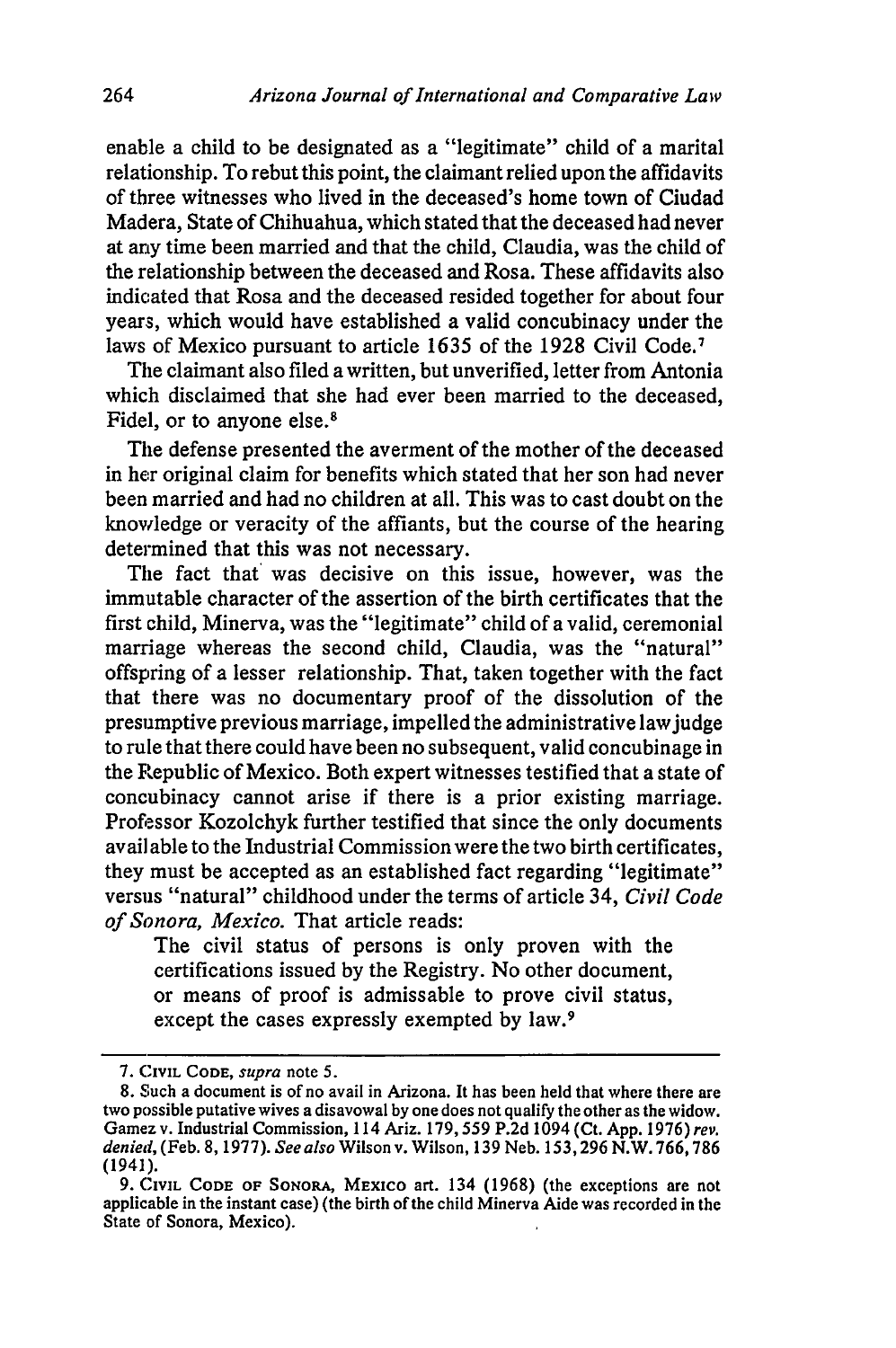At this point the claim of the alleged concubine would have been defeated, but the administrative law judge considered the other arguments ostensibly on the assumption that the Arizona Court of Appeals or the Arizona Supreme Court might have viewed the first issue differently; a more likely explanation is that he wished to place the main issue squarely before the appellate courts.

# *A Valid Mexican Concubinacy Does Not Entitle the Survivor to Compensation Benefits Under the Arizona Statute*

The applicable Arizona statute (A.R.S. § 23-1046) setting forth those dependents entitled to workmen's compensation benefits for a survivor uses but three phrases relevant to a claim by a concubine. "surviving spouse," "widow or widower" and "husband or wife."<sup>10</sup> The judge must determine whether the claimant fits into one of these categories, thus entitling her to compensation benefits as a survivor under the statute.

Although the status of concubinage has its roots in the era of the ancient Roman civil law, it has never attained the dignity of a valid, ceremonial marriage or even a valid, common-law marriage. Its existence is somewhere between those recognized relationships and the occasional "one-night stand" or even a continuous, but illicit, relationship.<sup>11</sup> Not even in the Republic of Mexico is concubinage afforded the dignity or full rights of a valid, ceremonial marriage. <sup>12</sup>

Based upon a literal interpretation of A.R.S. § 23-1046, the administrative law judge in *Fidel Ochoa Urquijo* came to the conclusion that a Mexican concubine could not be equated with a "widow, spouse or wife" or a deceased employee. The status of the Mexican concubine, the judge further determined, was not affected by the Arizona case law that a ceremonial or common-law marriage valid in the jurisdiction where it was consummated is recognized as valid for the purposes of the Arizona Workmen's Compensation Act.'3 There-

**<sup>10.</sup>** ARiz. REV. **STAT. ANN** § 23-1046. **(1981)** The statute also includes parents and brothers and sisters under certain conditions. This is irrelevant to this claim. At one time the statute had a "catch-all" clause for other types of dependency, but this was declared to be unconstitutional in Moore v. Industrial Commission, 24 Ariz. App. 324, **538** P. 2d 411 (1975) and State Compensation Fund v. DeLaFuente, 18 Ariz. App. 246, 501 P.2d 422 (1972), *rev. denied,* 109 Ariz. 439, 511 P.2d 621 (1973).

**<sup>11.</sup>** *See* 52 Am. JuR. 2D MARRIAGE § 8 (1970).

<sup>12.</sup> I. GALINDO GARFIAS, DERECHO CIVIL 452 (1973). Professor Galindo Garfias after having previously referred to concubinage as a "peculiar method" of forming a family, states that the drafters of the legislation relating to concubinage considered marriage to be exalted. *Id.* at 451-52.

<sup>13.</sup> *Gamez,* 114 Ariz. 179, 559 P.2d 1094; Mission Insurance Company v. Industrial Commission, 114 Ariz. 170, 559 P.2d 1085 (Ct. App. 1976).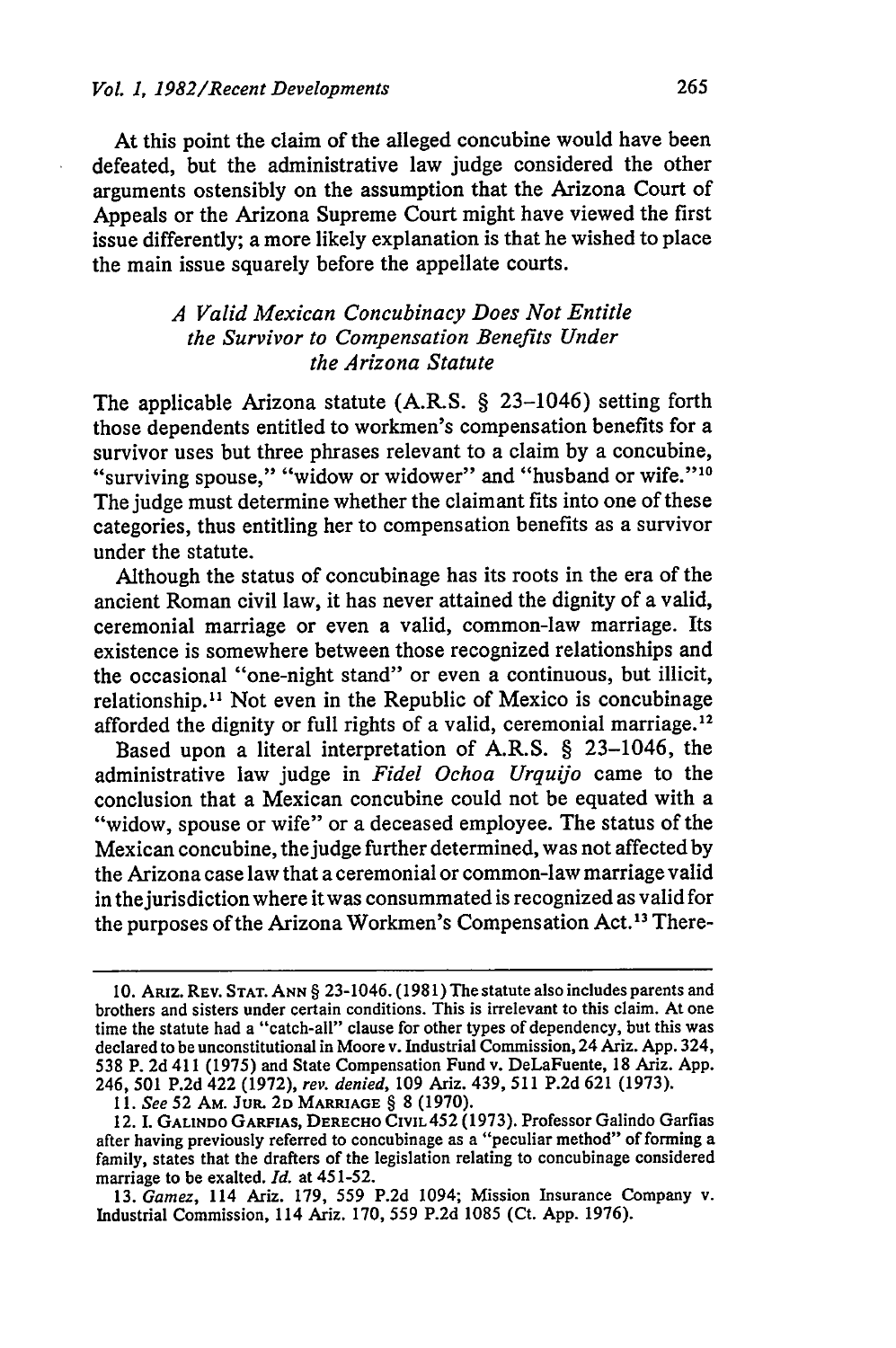fore, he denied the claim for benefits on this ground. Thejudge's initial determination, that a concubine is not entitled to benefits because semantically she is not a statutory widow or wife, gives rise to the query of why such an equation is not possible.

Stated in a way other than by strict semantics, the issue is why should a concubine who has lived with the deceased, depended upon him for their mutual livelihood, and borne him a child not be entitled to benefits as a widow when her putative "husband" is killed in an accident arising out of his employment in the State of Arizona, or for that matter in any other state in the United States. The surviving concubine usually has some measure of dependency on the deceased for material support. If the concubine's relationship is recognized in the Republic of Mexico, albeit on a "second-class" basis, is she not in the same moral, legal and economic condition as her American counterpart who establishes her marriage under the common law in those jurisdictions where it is recognized? Both survivors commenced their relationship on an illicit basis. Both have presumably dedicated a portion of their lives to carrying out the same functions as a ceremonial wife, even to the extent of bearing a child or children for their mate. Consequently, if that mate loses his life while working for a foreign employer, should not the surviving concubine be entitled to the same benefits as a wife? Since even the American common-law wife has attained the same status as a ceremonial wife under the Workmen's Compensation Act of the State of Arizona, why not her Mexican counterpart?

The response to these questions by the defendant insurance carrier was that the concept of concubinage was contrary to the public policy of the State of Arizona, even though Arizona recognizes the status of common-law marriage if it was effectuated in a foreign jurisdiction that sanctions such relationships.

## *<sup>A</sup>Valid Concubinage Offends the Public Policy of the State of Arizona*

From earlier times it has been the tendency of the courts of the United States to use the term "concubine" synonymously with "mistress,"<sup>14</sup> and therefore, for example, refuse to consider a concu-

<sup>14.</sup> The synonymous usage of the terms probably comes from a much earlier time, *e.g.,* Succession of Stevenson, 158 So. 33 (1934); Keener v. Grand Lodge, A.O.U.W., 38 Mo. App. 543 (1889). But the best example of the early misconception of concubinacy as it is used in Mexico is the case of West v. Grand Lodge, A.O.U.W. of Texas, 14 Tex. Civ. App. 471, 37 S.W. 966 (1896), where the female companion was referred to as a "concubine" despite the fact that the male was a married man. As set forth previously, this is totally inconsistent with the Mexican Law.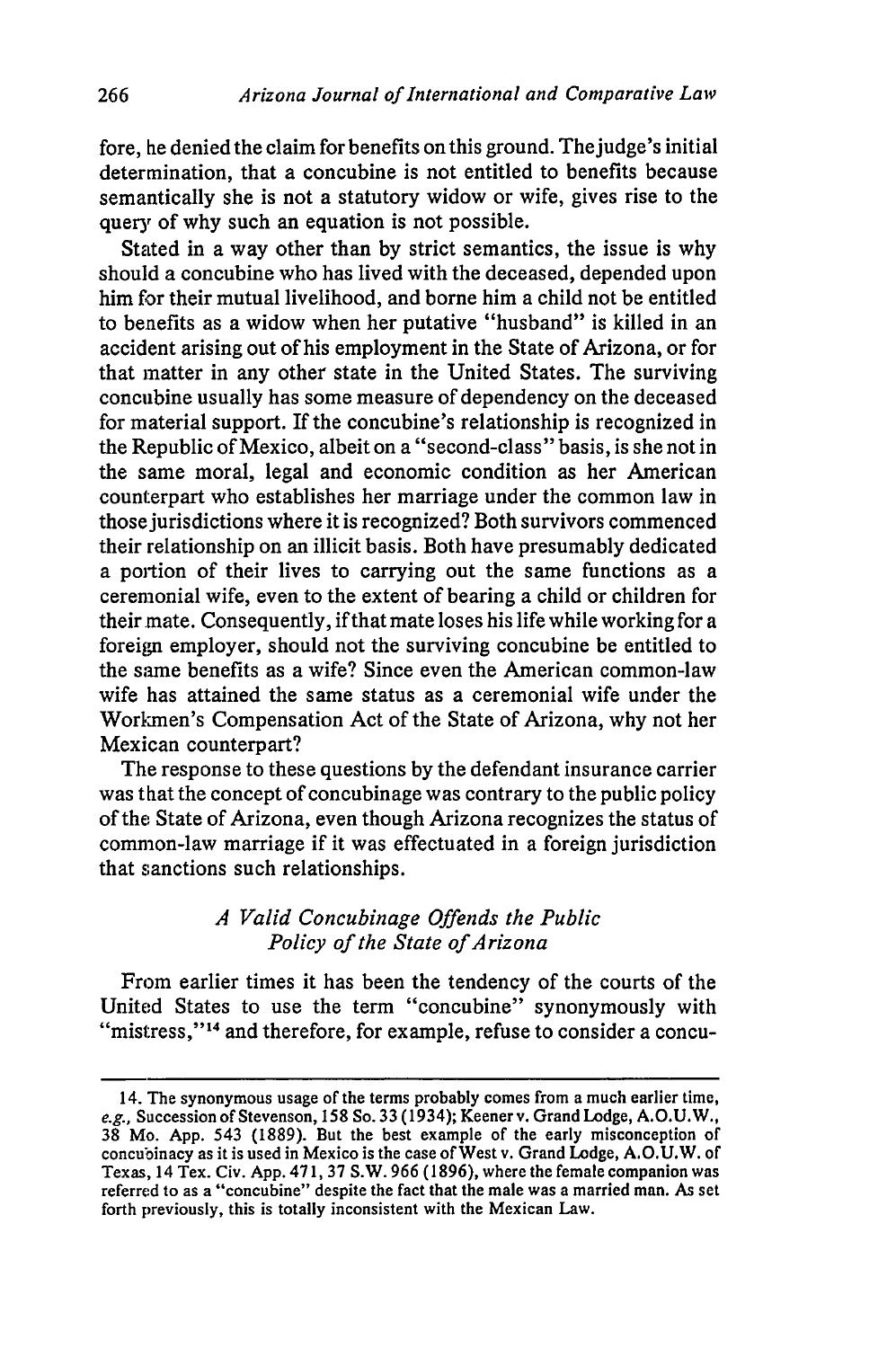bine as being included as a "dependent" for the purposes of life insurance policies. This result would be reached despite the fact of actual economic dependency. Such an analogy distorts the problem at hand since the Mexican "concubine" has more legal validity than the American "mistress."

The Arizona Court of Appeals has stated that "[t]he concept of marriage under the workmen's compensation statutes is not special, but follows the ordinary domestic relations law of this state."<sup>15</sup> Thus, for the purpose of the Workmen's Compensation Act, there are only two forms of a man-woman relationship recognized in the State of Arizona, i.e., the valid, ceremonial marriage and the common-law marriage that is commenced and consummated under the laws of a jurisdiction which recognizes such marriage. The "casual" or "loose" relationship between man and woman not sanctioned by law does not qualify for benefits, despite the fact that such a relationship may involve all of the indicia of a marriage, including sexual relations, the birth of children and economic dependency. The use of the term "casual" and "loose" is intentional because it is the writer's own opinion that its lack of formality is one of the most important reasons why a valid Mexican concubinage cannot legally rise to the level of a valid marriage unless and until there is legislative and judicial acceptance of the American version of the same status, i.e., man and mistress.

Even in those states that do recognize common-law and putative marriages, it has been held that a concubinage gives to the concubine no property interest, except that portion accumulated by the concubine's own labor and industry.<sup>16</sup> But this latter statement again incorporates the American version of a "concubine." The American status of concubine is held to a much lesser standard than that of Mexico; this is exemplified in the definition, given by the Louisiana Supreme Court, of the state of "concubinage" as being "the act or practice of cohabiting in sexual intercourse without the authority of law or legal marriage."<sup>17</sup>

Yet cohabitation as a concubine is within the authority of the law in the Republic of Mexico, and certain economic benefits can flow from such status. Should not that status be equated to a lawful American common-law marriage, at least from a financial point of view, as a matter of comity?

<sup>15.</sup> *Gamez,* 114 Ariz. at 181, 559 P.2d at 1096 (citations omitted).

**<sup>16.</sup>** Sparrow v. Sparrow, **231** La. **966,93** So.2d 232 (1957); Timmons v. Timmons, 222 S.W.2d 339 (Tex. Civ. App. 1949).

**<sup>17.</sup>** Gauffv. Johnson, 161 La. 975, 978, 109 So. 782, **783** (1926).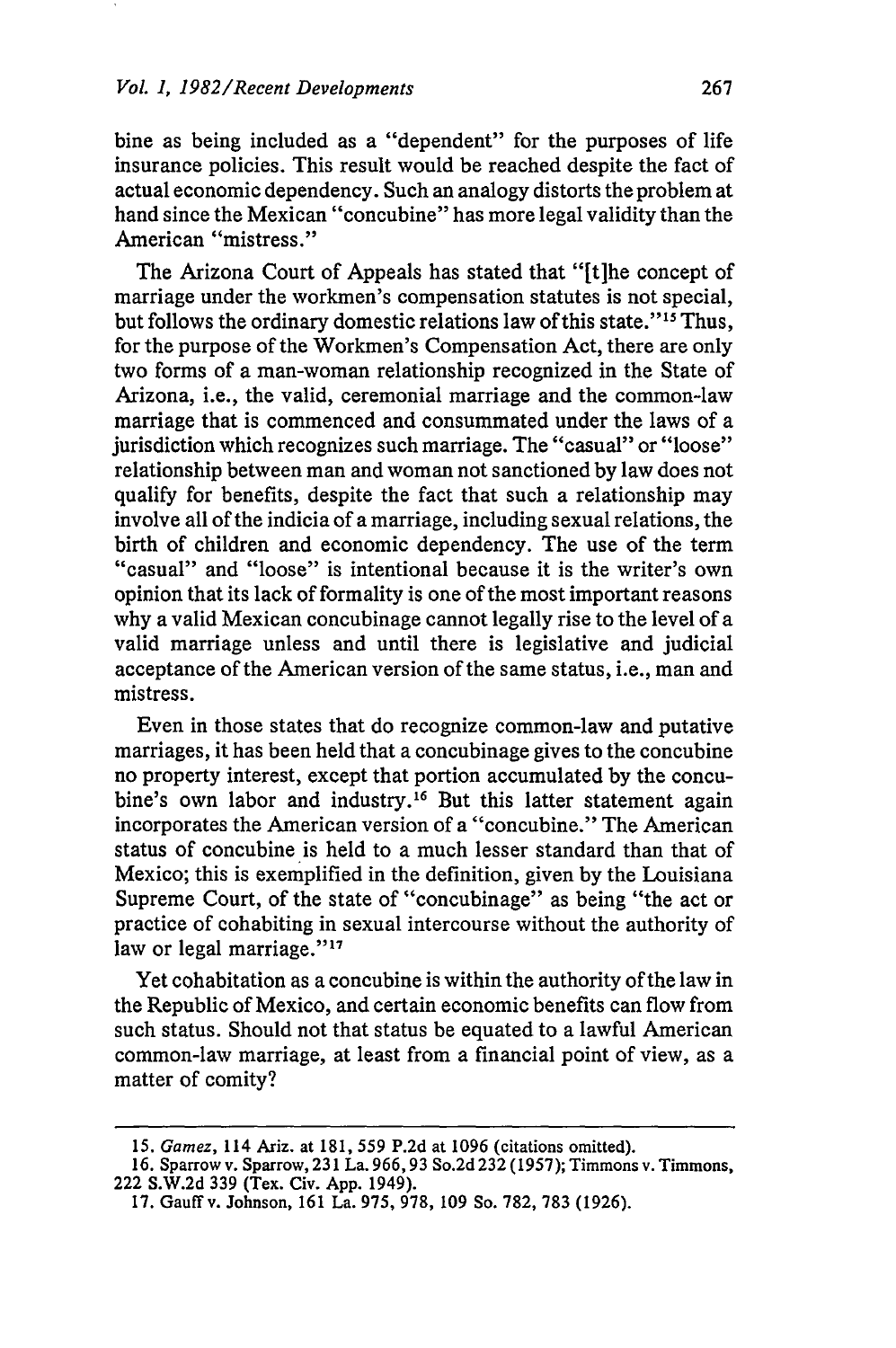But public policy has avery strong influence on legislation and legal decisions in the United States. Consider the example of first cousins, domiciled in the State of Arizona, who went to the State of New Mexico and there were joined in a valid New Mexico marriage despite their blood relationship. Thereafter, they returned to the State of Arizona and lived together a number of years as husband and wife. Despite the validity of this marriage in New Mexico, the Arizona Supreme Court struck it down with the statement that "marriages performed outside these states which offend a strong public policy of the state of domicile will not be recognized as valid in the domiciliary state."<sup>18</sup>

But why would a concubinage, legally recognized in a foreign jurisdiction, offend the strong public policy of a state (not a domiciliary state) wherein only certain monetary rights are attempted to be enforced for the loss of a working man's earnings? The argument is because a concubinage by its very nature lacks the stability of both a ceremonial marriage and a recognized common-law marriage.

Even a common-law marriage obtains the attribute of indissolubility and, therefore, stability. American authority is that a valid common-law marriage, once judicially determined as such, is as sacrosanct as a ceremonial marriage.<sup>19</sup> On the other hand, under Mexican law a concubinage is terminable at the will of either of the parties. In fact, a man can "stack" one concubinacy on top of the other simply by entering into a relationship with a woman, bringing it to civil fruition by the passage of time or the birth of children and, thereafter, voluntarily abandoning it and commencing a new one. Legally, he could continue this procedure *ad infinitum.* As stated by the Mexican Supreme Court, "The concubinacy is a free union of greater or lesser duration...."<sup>120</sup>

Professor Ignacio Galindo Garfias, a faculty member of the National University of Mexico Law School and a leading authority on the Mexican Civil Code, exalts the status of marriage in Mexico but recognizes the popular trend of concubinage as "a peculiar method of forming a family."'21 Professor Galindo Garfias also underlines the

<sup>18.</sup> In Re Mortenson's Estate, 83 Ariz. 87, 90, **316** P.2d 1106, 1108 (1957).

**<sup>19.</sup>** *See* Roy v. Industrial Commission, **97** Ariz. **98, 397 P.2d** 211 (1964); Kolombatovich v. Magma Copper co., 43 Ariz. 314, 30 P.2d **832** (1934); In Re Winder's Estate, 98 Ca.2d 78,219 P.2d 18 (Dist. Ct. App. 1950); Catlett v. Chestnut, 107 Fla. 498, 146 So. 241 (1933); Craddock's Case, 310 Mass. 116, **37** N.E.2d **508** (1941); 52 AM. JUR. 2D **MARRIAGE** § 53 (1970).

<sup>20.</sup> Amparo Directo 825/68, Francisco Garcia Koyoc, 3a Sala, Septima Epoca, Vol. **6,** *reported and extracted in* **COMPILACION MAYO DEL SEMANARIO JUDICIAL DE LA** FEDERACION, Septima Epoca, vol. 1-6, Civil, 1969 at 128-29 (1972). *<sup>2</sup>***1.** GALINDO GARFIAS, *supra* note **11,** at 451.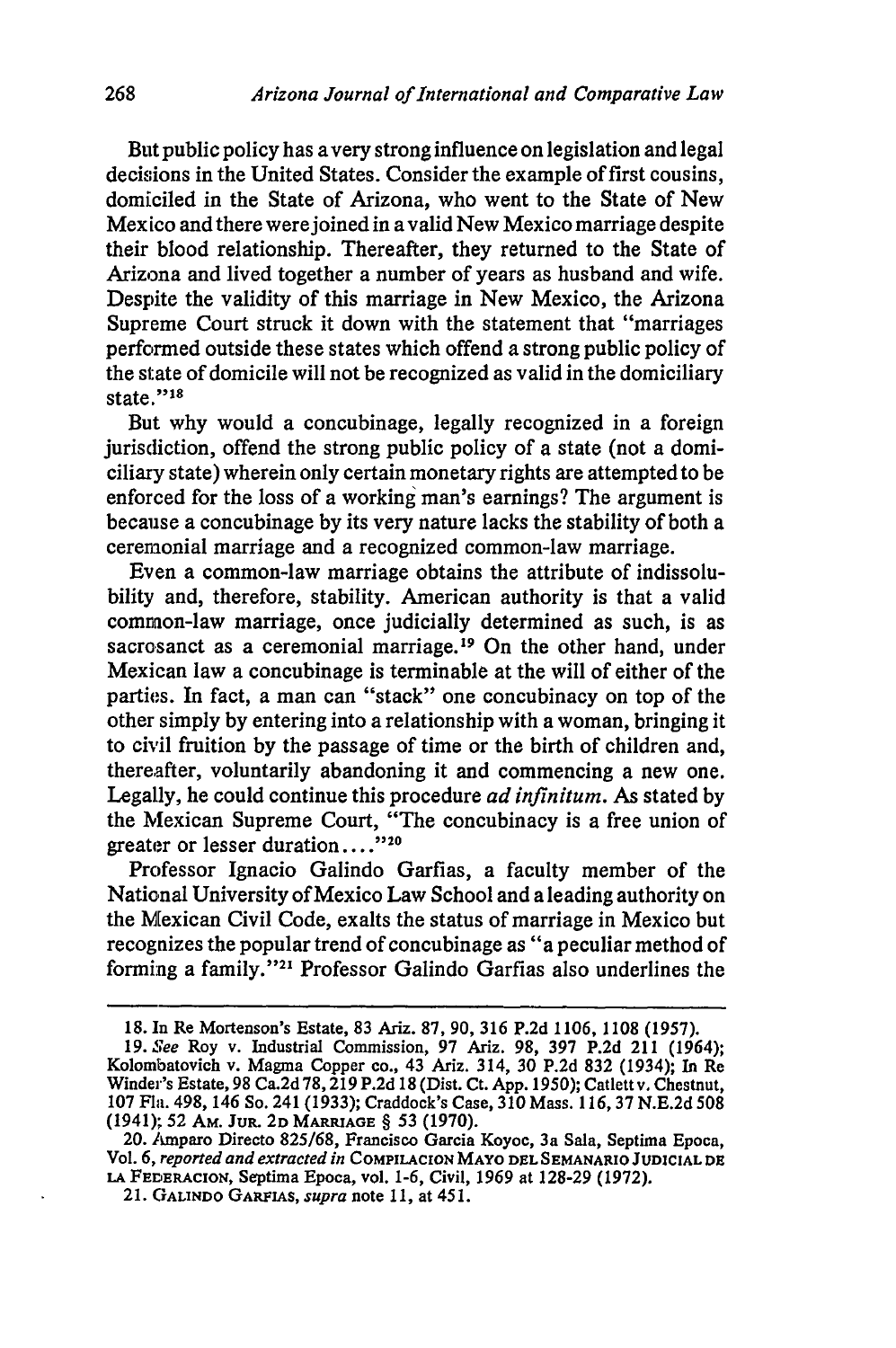above statement **by** pointing out that marriage is governed by the principles of indissolubility, except by legally sanctioned means, whereas concubinacy is subject to *ex parte* extinction at any time by the will of either of the parties without the intervention of the law. <sup>22</sup>

On the other hand, Frederick S. Staatz, a Washington attorney who researched the legal status of concubinage in Latin America while a comparative law student at the University of Arizona College of Law, urges that one should not confuse concubinacy with a mere adulterous liaison (which contrarily seems to be the inclination of American courts) because the Mexican Supreme Court has pointed out that one principle of concubinage is "fidelity."<sup>23</sup> Yet, in the same context he cites a Mexican Supreme Court decision that summarily rejected a concubine's claim because she had voluntarily "broken off" with her mate a few months before his death. This result was reached despite the fact that she had spent many "faithful" years with the deceased.<sup>24</sup>

### *Conclusion*

The author is of the opinion that the decision in *Gamez v. Industrial Commission25* clearly points to the position that the Arizona appellate courts would have taken had the matter of *Fidel Ochoa Urquijo* been presented to them. In *Gamez,* the deceased workman and the claimant were married by a priest in Mexico but failed to comply with the Mexican Civil Code and never entered into an American civil marriage when they took up residence in Tucson, Arizona. She contended she would have been entitled to certain benefits under Mexican law. The Arizona court of Appeals termed this contention "irrelevant" and continued,

We are not herein concerned with Mexican workmen's compensation law. The only question of Mexican law which is involved is whether petitioner contracted a valid legal marriage there. The point at issue on this appeal is whether petitioner is entitled to benefits as a *widow* under Arizona law, and to do so she must qualify as having been married to the decedent....<sup>26</sup>

Granted there was no valid Mexican concubinage established, so the case is not exactly in point, but it certainly is indicative.

<sup>22.</sup> *Id.* at 451-52.

**<sup>23.</sup> F.S. STAATZ, CONCUBINAGE** IN **LATIN AMERICA** 64 **(1973)** (unpublished manuscript available in University of Arizona College of Law Library).

<sup>24.</sup> *Id.* at 64-165.

<sup>25.</sup> *Gamez,* 114 Ariz. 179, 559 P.2d 1094.

<sup>26.</sup> *Id.* 114 Ariz. 183, 559 P.2d at 1098.